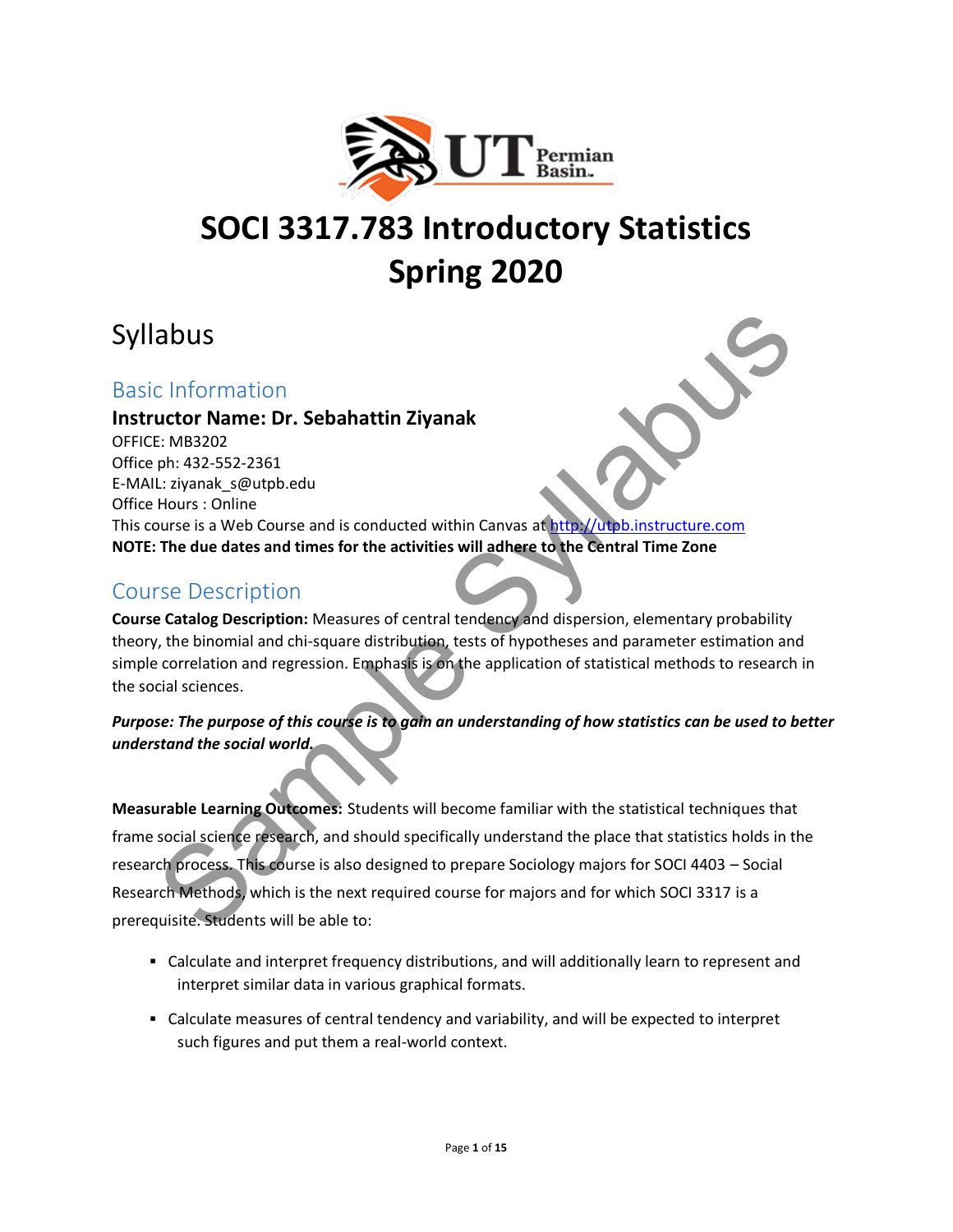- Explain normal distribution, and how it is important to social science research, and additionally will be introduced to the sampling techniques that coincide with the normal distribution.
- **Employ estimation techniques and learn the importance of confidence levels in social** science research.
- **Employ estimation techniques and explain the importance of confidence levels in social** science research.
- Apply hypothesis testing, by transforming social science research questions into testable hypotheses, conducting t tests for various social science problems, interpreting the findings of such tests, and identifying potential Type I and II errors in provided examples. **D** Explain cross tabulation, directionality and/or strength of bivariate relationships.
- **Discuss correlation and regression at a basic introductory level. NOTE: Correlation and** regression are both complex concepts, this course merely seeks to highlight the major significance of the two to social science research.
- **■** Use chi-square to compare relationships between nominal and ordinal level variables.

**General Topics:** The course will begin with placing statistical methods within the larger scope of social science research. Topics to be examined include frequency distributions, graphic representation of data, measures of central tendency and variation, the normal distribution and sampling distributions, estimation, hypothesis testing, cross tabulation, chi-square testing and regression. Apply hypothesis testing, by transforming social science research questions into testable<br>hypotheses, conducting tests for various social science problems, interpreting the<br>findings of such tests, and identifying potential

**Target Audience:** This course is intended for social science majors. That is, the focus of the material is on applying statistics to the real world. As such, the course may also be relevant to persons in fields other than social science, such as business, humanities, and education majors may find benefit in the methods.

**Required for any specific major/minor?:** Required for all Sociology and Child and Family Studies majors. May fulfill math requirement for additional majors (please check with your adviser to verify!)

#### **Method of instruction:**

The course is structured around online lectures in written form. Each lecture is written similar to the style of a classroom lecture, but will provide you with the opportunity to approach the material at your own pace. Further, you will have the opportunity to test your basic knowledge along the way, so that you can gain basic mastery of concepts before moving on.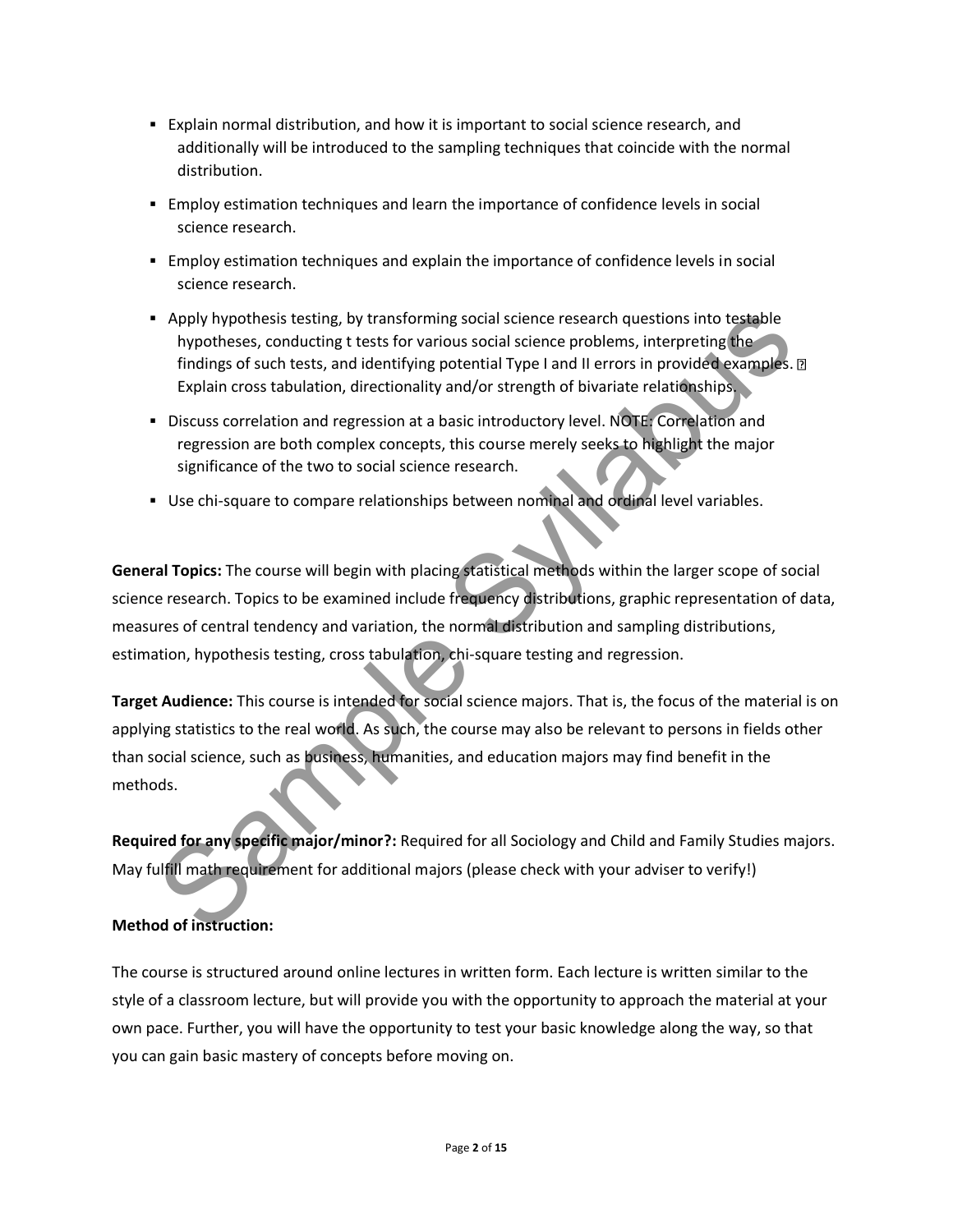Students will learn through peer interaction on the discussion board, and additionally through collaboration on problem sets. Each module includes problem sets that test knowledge and understanding of a wide variety of concepts. These assignments are designed to test and build comprehension of each concept and collaboration with other students is strongly encouraged. Given that discussion board posting is a substantial component of your final grade, it will be of great benefit to you to learn to navigate various questions or difficulties that arise in the problem sets through the collaborative process on Canvas.

**Prerequisites:** Must have fulfilled first general education mathematics and COSC1335 or permission of instructor.

**Course Credits**: 3.0

#### **Materials**

**Required Materials**:

Frankfort-Nachmias, Chava and Anna Leon-Guerrero. 2014. *Social Statistics for a Diverse Society*. 7th edition (paperback). Los Angeles: Sage/Pine Forge Press.

**Other materials:** A basic calculator with the capability to calculate square roots may be useful. While your computer no doubt has a calculator of some nature, I recommend that you have a separate calculator for convenience and for the fact that computer based calculators remain somewhat cumbersome to use, especially when you are using other applications. Also will need access to Microsoft Office, and a camera for authentication. quisites: Must have fulfilled first general education mathematics and CO[S](../../../../AppData/Local/Microsoft/Windows/INetCache/Content.Outlook/M882ZEPY/UTPB%20Academic%20Calendar:)C1335 or permission<br>tector.<br>Credits: 3.0<br>erials<br>ort-Nachmias, Chava and Anna Leon-Guerreto. 2014. Social Statistics for a Diverse Society. 7<br>material

### Important Academic Dates

**UTPB Academic Calendar:** https://www.utpb.edu/calendar/iframe/academic-calendar.pdf

### Course Overview

The course is divided into 12 modules. Each module covers one chapter in the *Social Statistics for Diverse Society* textbook, and will have an accompanying problem set to go along with it. Exams will cover multiple modules, and are designed to break the course material into logically related blocks of material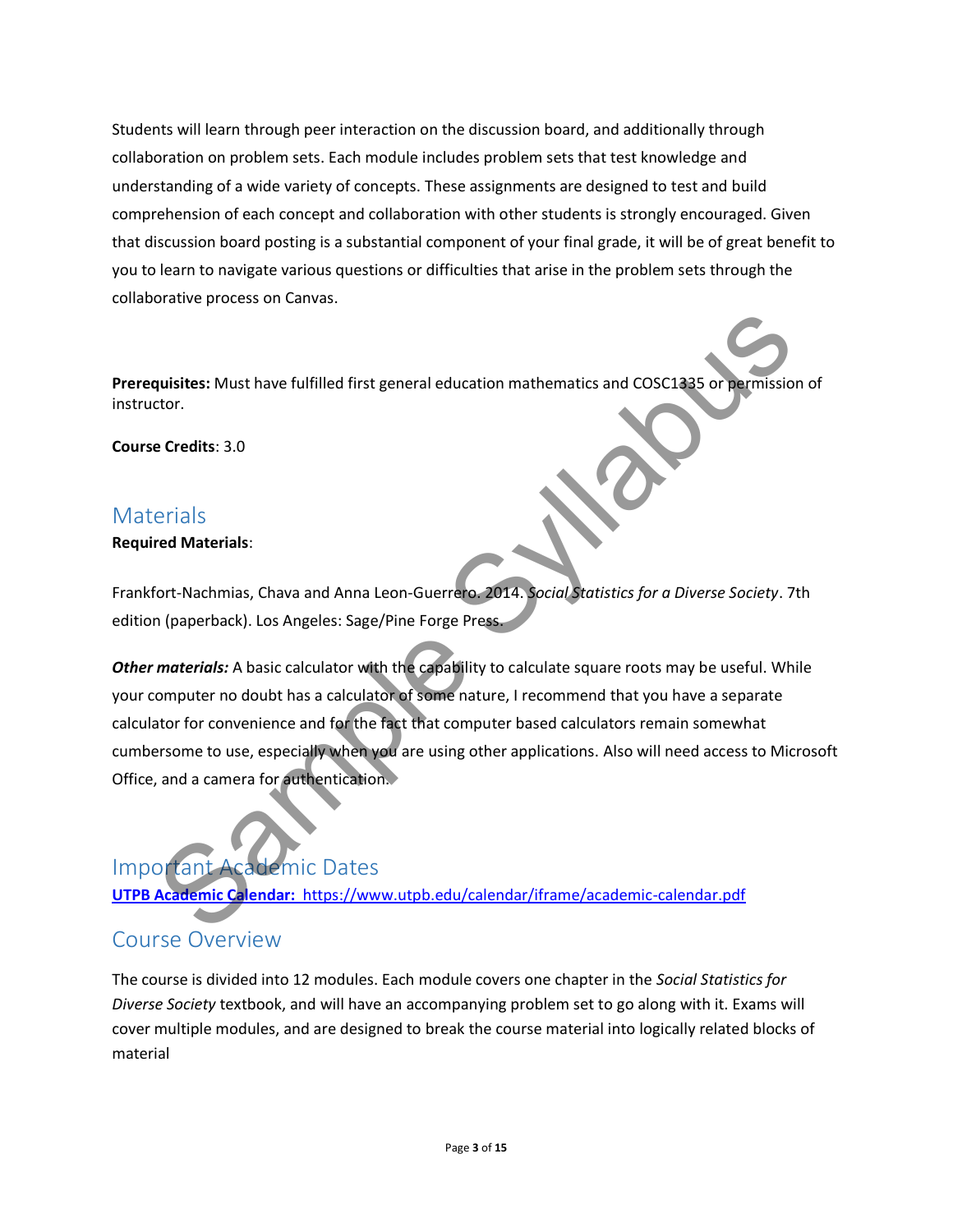You should read the textbook section first, and then review the online lecture. The lectures will be summaries, elaborations of the textbook material, and links to related information on the Web. After you have completed reviewing the lecture, you should download the problem set for the module. At this point, you may want to go back through the lecture notes to review if questions from the problem set

You should then log into "Discussion Tool" and post a question you have about the content or specifically about the problem set. You should also answer or comment on someone else's question in a substantive way. Discussion posts must be made by the date on the schedule to receive full credit.

Make sure to check the **Course Schedule** page to see when Exams become available.

#### *Exams*

The course will have four exams over the course of the semester. Except for the final exam, each exam will be over material covered since the previous exam. However, please understand that we will use some concepts throughout the semester, as they are vital to understanding each point along the way. The final exam is cumulative, but material from past chapters will be based mostly off of previous exams. That is, you should be able to study past exams and be relatively prepared for the cumulative material. sure to check the **Course Schedule** page to see when Exams become available.<br>
S<br>
S<br>
S<br>
Nourse will have four exams over the course of the semester. Except for the final exam, each e<br>
over material covered since the previou

The exam format will be multiple choice, true false, short answer, and calculation questions.

Exams should be completed no later than 11:59 PM on the last day in which they are scheduled. Please see the **Course Schedule** for all exam due dates. I will send out plenty of reminders and clarifications to make sure you are always aware of exam deadlines.

#### *Using LockDown Browser & Respondus Monitor for Online Exams*

This course requires the use of LockDown Browser and Monitor for online exams. Watch this short video (https://bit.ly/2KxEGOY) to get a basic understanding of LockDown Browser and Monitor. Download and install LockDown Browser from the following link: https://bit.ly/2LOEISF

To take an online exam, open LockDown Browser (which in turn opens Canvas) and navigate to the exam. (You cannot access the exam with a standard web browser.) When taking an online exam, follow these guidelines:

- Setup a webcam for all exams using Monitor.
- Ensure you are in a location where you will not be interrupted.
- Turn off all mobile devices, phones, etc.
- Clear your desk of all external materials books, papers, other computers, or devices.
- Remain at your desk or workstation for the duration of the test.
- LockDown Browser will prevent you from accessing other websites or applications; you will be unable to exit the test until all questions are completed and submitted.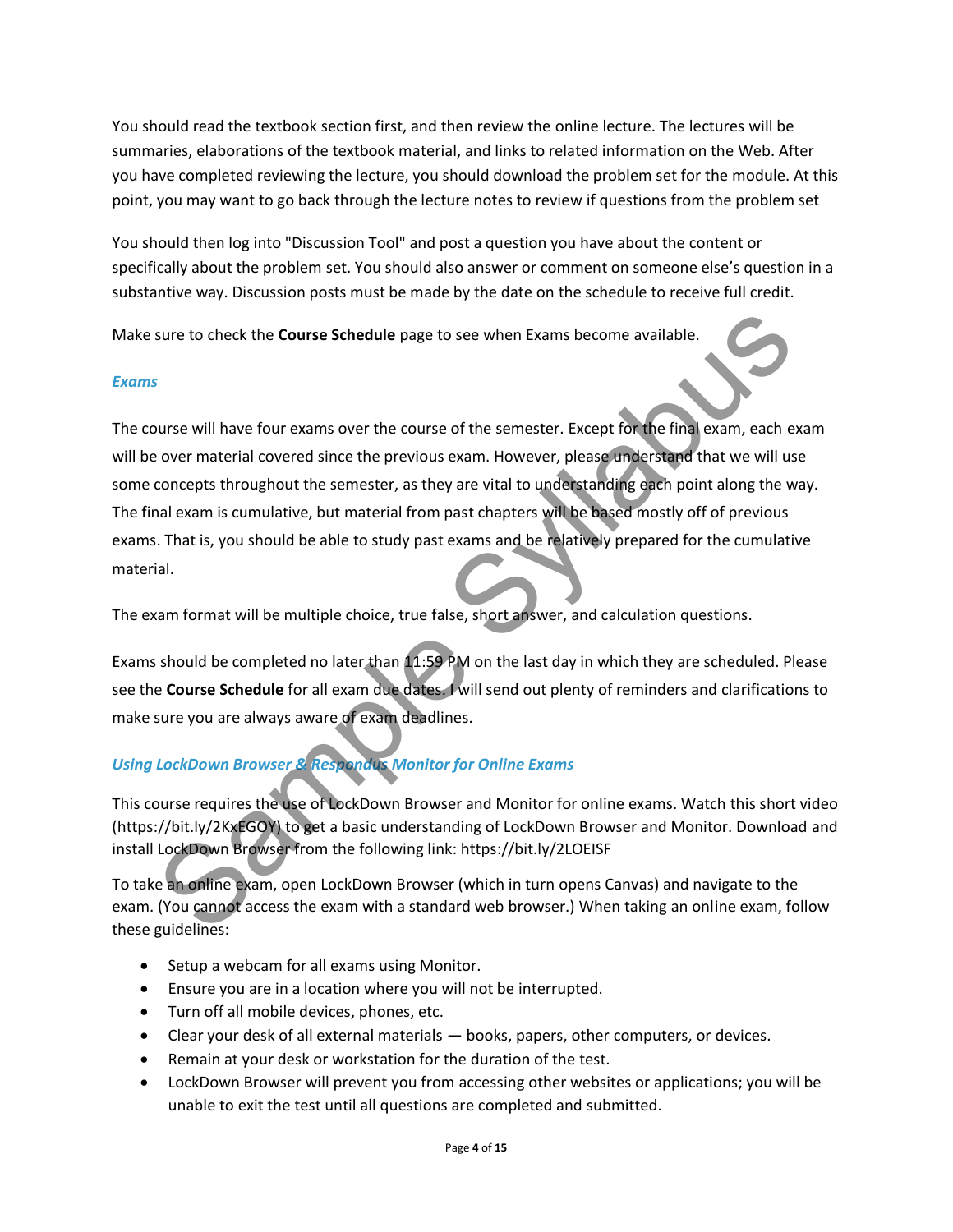#### *Participation / Discussion Board*

The majority of your participation grade will come from discussion board posting. In each module, you will be expected to make at least one substantive post, and one substantive reply on one of your classmate's posts.

Students sometimes require a short time to get familiar with WHAT to post on the discussion board, as I do not provide you with prompts or topics. Instead, you are to ask questions you have about the homework. Because homework is largely a participation grade, you may ask very pointed questions about how to do a problem. For example, "I am having trouble getting started on #4. What formula should I be using?"

In theory, you could probably read the discussion board and get most of the answers to the homework, BUT you are learning the homework in order to know how to do the tests.

Failure to participate in the online discussion boards will substantially impact your grade. Even if you are a stats whiz and never need help, you must interact with the group in the discussion area.

**LATENESS:** Unlike homework, where you receive *50% off for each week late*, it is essential that Discussion Board be done on time, to help your fellow students. Therefore, *No Discussion Board posts will be accepted late, i.e., after the time period listed on the schedule, for that module*.

#### *Problem Sets*

Each Module will have a problem set that will be intended to assess your understanding of the material. Often these problems will be provided in the book, although in some cases I will create questions on my own for these assignments.

The purpose of these problem sets is for you to find out how well you understand each concept. Thus, I highly encourage discussion with your colleagues. You may ask the entire class questions on the group discussion board, and you may additionally communicate about problem set questions over email. Of course you should not hesitate to ask me questions as well. provide you with prompts or topics. Instead, <u>you are to ask questions you have about the</u><br>Now to do a problem. For example, "I am having trouble getting started on #4. What formula<br>Now to do a problem. For example, "I am

Problem sets will be graded, although 75% of the grade will come from completeness (did you follow all directions and complete all assigned problems?), and 25% will come from accuracy. *Let me repeat something very important – problem sets are designed for you to assess your learning of the material, and should be a very good preparation for the exams.* Thus, while some answers to odd numbered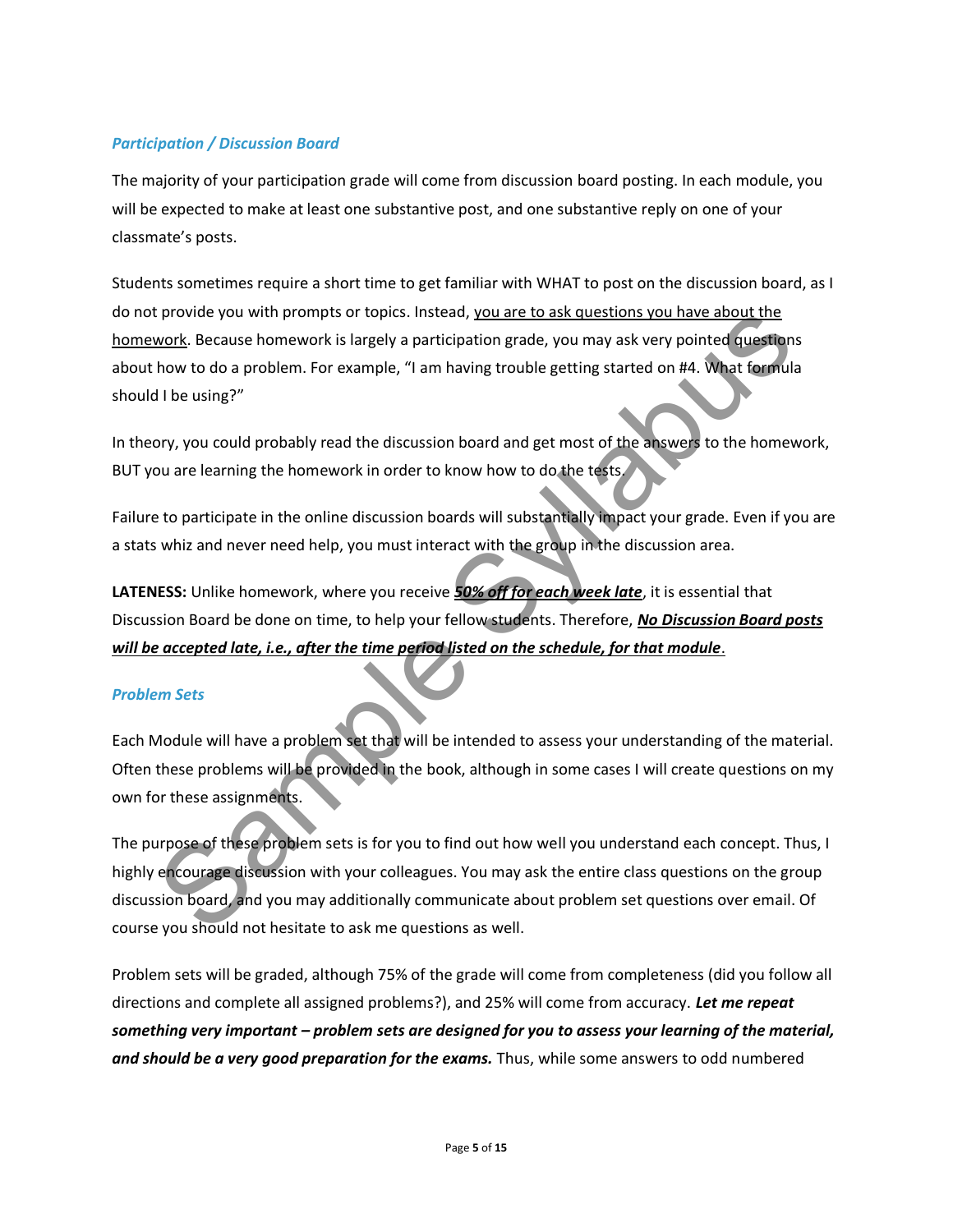questions may be found in the back of the book, if you don't know how to solve the problem, then you will be in trouble on the exam.

Given that there are 12 modules covering material from the book, each problem set will count close to 1.5 points of your final grade. This may seem trivial, but consider that by the time you miss seven problem sets, you have already lost the ability to get an A in the course.

Problem sets will be due at *11:59 PM on the last day scheduled for each particular module*. You will be notified by due dates. Please follow the announcement s carefully. PLEASE remember that if you start the homework at 11 PM the day it is due, 1) you probably will not finish it on time, and 2) you will not be a very good participant in the discussion board. *Thus, I strongly encourage you to start looking at the work as soon as you can in the week.* While I will help as much as possible, also note that I am not available 24 hours per day, especially on weekends, when I may be traveling and thus away from email. I will make every effort to answer urgent questions in a timely manner.

**Grading:**

|     | $\sim$ . The sets will be due at 11.99 FM on the last day scheduled for each particular module. Fourw |        |  |
|-----|-------------------------------------------------------------------------------------------------------|--------|--|
|     | d by due dates. Please follow the announcement s carefully. PLEASE remember that if you st            |        |  |
|     | mework at 11 PM the day it is due, 1) you probably will not finish it on time, and 2) you will i      |        |  |
|     | good participant in the discussion board. Thus, I strongly encourage you to start looking at          |        |  |
|     | as soon as you can in the week. While I will help as much as possible, also note that I am not        |        |  |
|     | ble 24 hours per day, especially on weekends, when I may be traveling and thus away from e            |        |  |
| ነg: | ake every effort to answer urgent questions in a timely manner.                                       |        |  |
|     | <b>Assignment</b>                                                                                     | Weight |  |
|     | Exam 1                                                                                                | 12.5%  |  |
|     | Exam 2                                                                                                | 12.5%  |  |
|     | Exam 3                                                                                                | 15%    |  |
|     | <b>Final Exam</b>                                                                                     | 20%    |  |
|     | Participation / Discussion Board Posting                                                              | 20%    |  |
|     | <b>Problem Sets</b>                                                                                   | 20%    |  |
|     |                                                                                                       |        |  |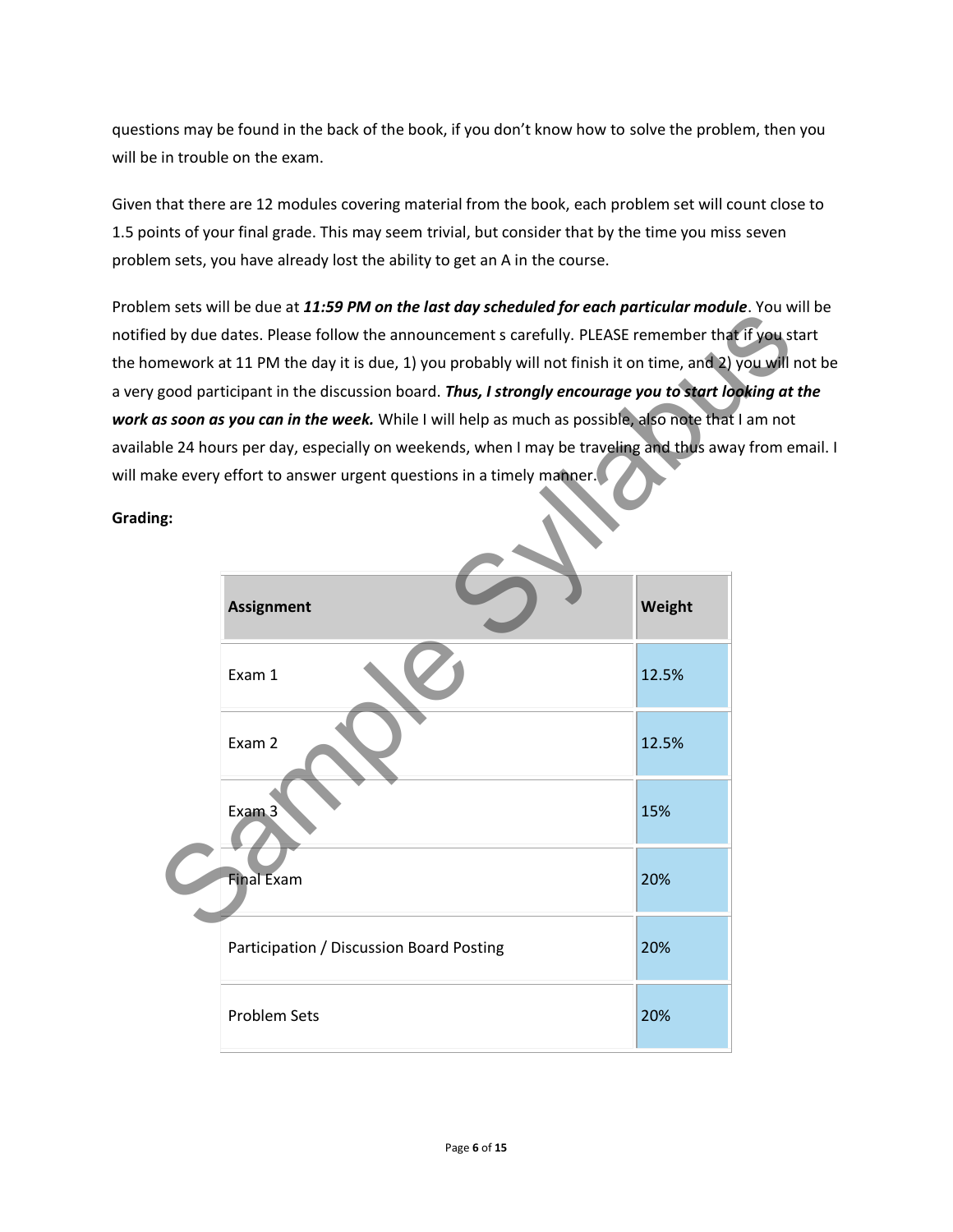#### **Grading Scale:**

|                | 90 and above                                                                                                                                                                                                                                                                                                                                                                                                                                                                                                                                                                                                                                                                                                                    | A |  |
|----------------|---------------------------------------------------------------------------------------------------------------------------------------------------------------------------------------------------------------------------------------------------------------------------------------------------------------------------------------------------------------------------------------------------------------------------------------------------------------------------------------------------------------------------------------------------------------------------------------------------------------------------------------------------------------------------------------------------------------------------------|---|--|
|                | 80 to 89                                                                                                                                                                                                                                                                                                                                                                                                                                                                                                                                                                                                                                                                                                                        | B |  |
|                | 70 to 79                                                                                                                                                                                                                                                                                                                                                                                                                                                                                                                                                                                                                                                                                                                        | C |  |
|                | 60 to 69                                                                                                                                                                                                                                                                                                                                                                                                                                                                                                                                                                                                                                                                                                                        | D |  |
|                | Less than 59                                                                                                                                                                                                                                                                                                                                                                                                                                                                                                                                                                                                                                                                                                                    | F |  |
|                | on the weekend), and if I have not, feel free to email me again. Very specific to this class,<br>ver, you may also benefit from posting general questions about the course in the "Course<br>ions" forum on the Discussion Board. I check this frequently and will answer those on a daily<br>mail that you send me should begin with a Subject line that tells me something about your<br>on (e.g., Stats help - frequency distributions). In your email, please sign your name as well. T<br>iings alone will make your email much more likely to be returned efficiently. You cannot imag<br>ften I get student emails with no subject line, no name signed, and from an email address th<br>not indicate who the person is. |   |  |
| y progress.    | e course activities will be graded one week after the set due date. In the event that average<br>s for the class suggest a need for a curve, the instructor will more likely allow partial credit fo<br>tions, as the progression of the course is such that it is imperative that students learn the ma                                                                                                                                                                                                                                                                                                                                                                                                                        |   |  |
| urse activity. | an check your grades by going to Grades button. If there is any discrepancy in the grade, you<br>ct me immediately. I will provide individual feedback or a general feedback in the performan                                                                                                                                                                                                                                                                                                                                                                                                                                                                                                                                   |   |  |

**Communication, Grading & Feedback:** The most efficient way to reach me for this course is to email me at ziyanak s@utpb.edu. I will respond within 24 to 48 hours Monday-Friday (sometimes takes a little longer on the weekend), and if I have not, feel free to email me again. Very specific to this class, however, you may also benefit from posting general questions about the course in the "Course Questions" forum on the Discussion Board. I check this frequently and will answer those on a daily basis.

Each email that you send me should begin with a Subject line that tells me something about your question (e.g., Stats help – frequency distributions). In your email, please sign your name as well. Those two things alone will make your email much more likely to be returned efficiently. You cannot imagine how often I get student emails with no subject line, no name signed, and from an email address that does not indicate who the person is.

*All the course activities will be graded one week after the set due date.* In the event that average grades for the class suggest a need for a curve, the instructor will more likely allow partial credit for corrections, as the progression of the course is such that it is imperative that students learn the material as they progress.

You can check your grades by going to **Grades** button**.** If there is any discrepancy in the grade, you must contact me immediately. I will provide individual feedback or a general feedback in the performance of the course activity.

### Policies

1. **Discussion Board**: Discussion Board will primarily be used for discussing course content related topics and issues. You will be expected to participate in discussion for each of the 12 modules this semester (as well as the Introductions discussion). **No late discussion board posts will be**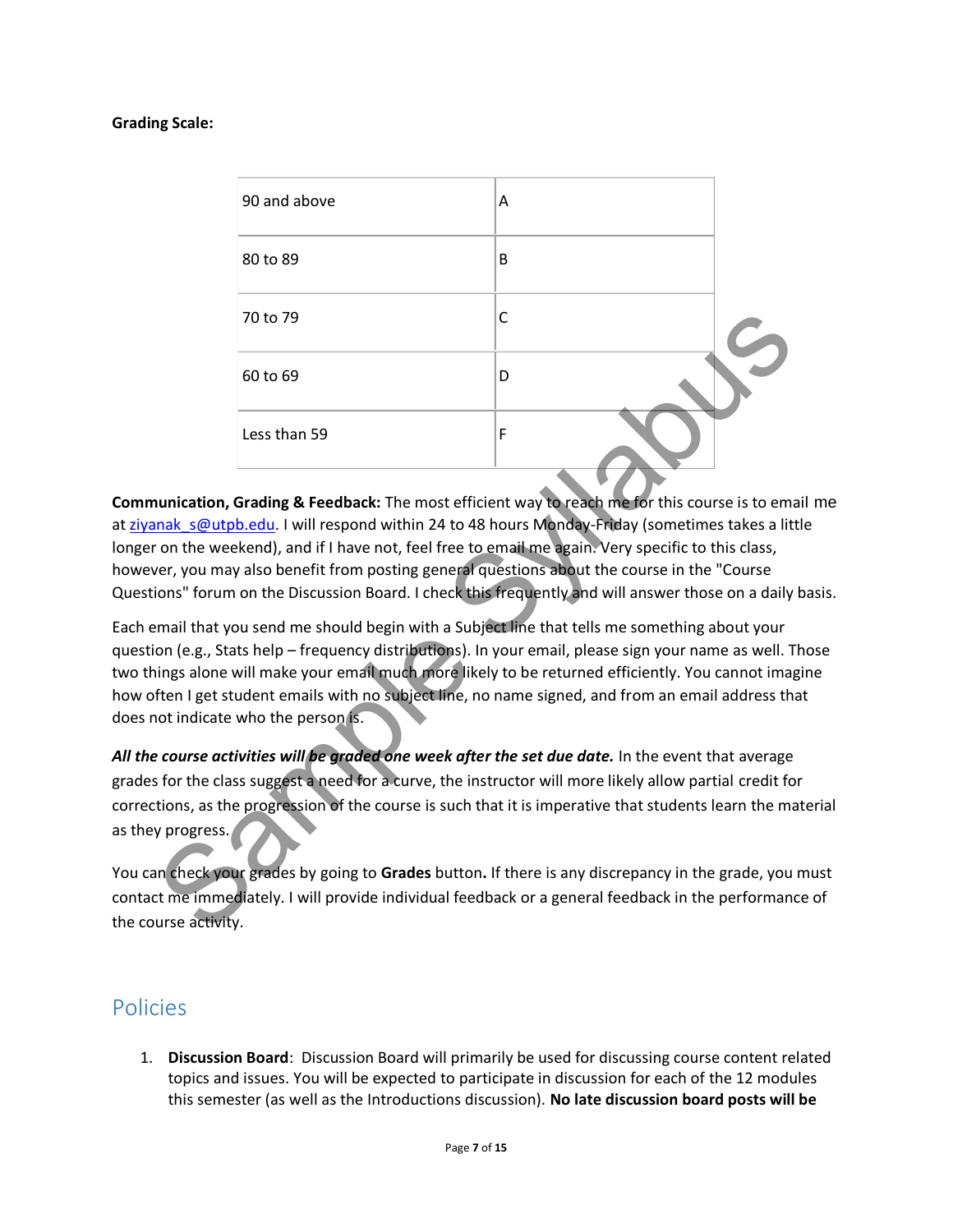#### **accepted.**

In addition to the course content related topics on the discussion board, you will see a forum for Technical Problems/Issues. Please use this forum if you are having any difficulties in the course not related to course content. The posts under this topic will not be graded.

For each graded discussion question, first, you must respond to the question directly and second, you must read the other students' posts and reply to at least one other student's response. You must ensure that the responses to the questions are meaningful, reflective, refer to personal experience and support your course readings. Avoid postings that are limited to 'I agree' or 'great idea', etc. If you agree (or disagree) with a posting then say why you agree by supporting your statement with concepts from the readings or by bringing in a related example or experience.

You are expected to read all messages. You are responsible for reading all of the messages that are posted in the online discussion. Not reading messages is the equivalent of sleeping in class.

Use a person's name in the body of your message when you reply to their message. It helps to keep all of us oriented. It helps us maintain a clearer sense of who is speaking and who is being spoken to. As we begin to associate names with tone and ideas, we come to know each other better. to personal experience and support your course readings. Avoid postings that are limited<br>agree' or "greatideal, etc. If you agree (or disagree) with a posting then say why you agree<br>supporting your statement with concepts

Add a subject line when you introduce a new topic. The value of this tip will become apparent as the number of messages grows.

- 2. **Rules of Behavior:** Discussion areas are public to every student in this class (including your instructor) who will see what you write. Please pay attention to the language you use and adhere to the following guidelines:
	- Do not post anything too personal.
	- Do not use language that is inappropriate for a classroom setting or prejudicial in regard to gender, race, or ethnicity.
	- Do not use all caps in the message box unless you are emphasizing (it is considered shouting).
	- Be courteous and respectful to other people on the list
	- Do not overuse acronyms like you would use in text messaging. Some of the list participants may not be familiar with acronyms.
	- Use line breaks and paragraphs in long responses.
	- Write your full name at the end of the posting.
	- Be careful with sarcasm and subtle humor; one person's joke is another person's insult.

#### 3. **Submission of Course Assessment Activities**:

Keep in mind the following standards/practices for submission of assignments:

• All course assessment activity files that will be submitted to the instructor should be in Word, with occasional supplements in Excel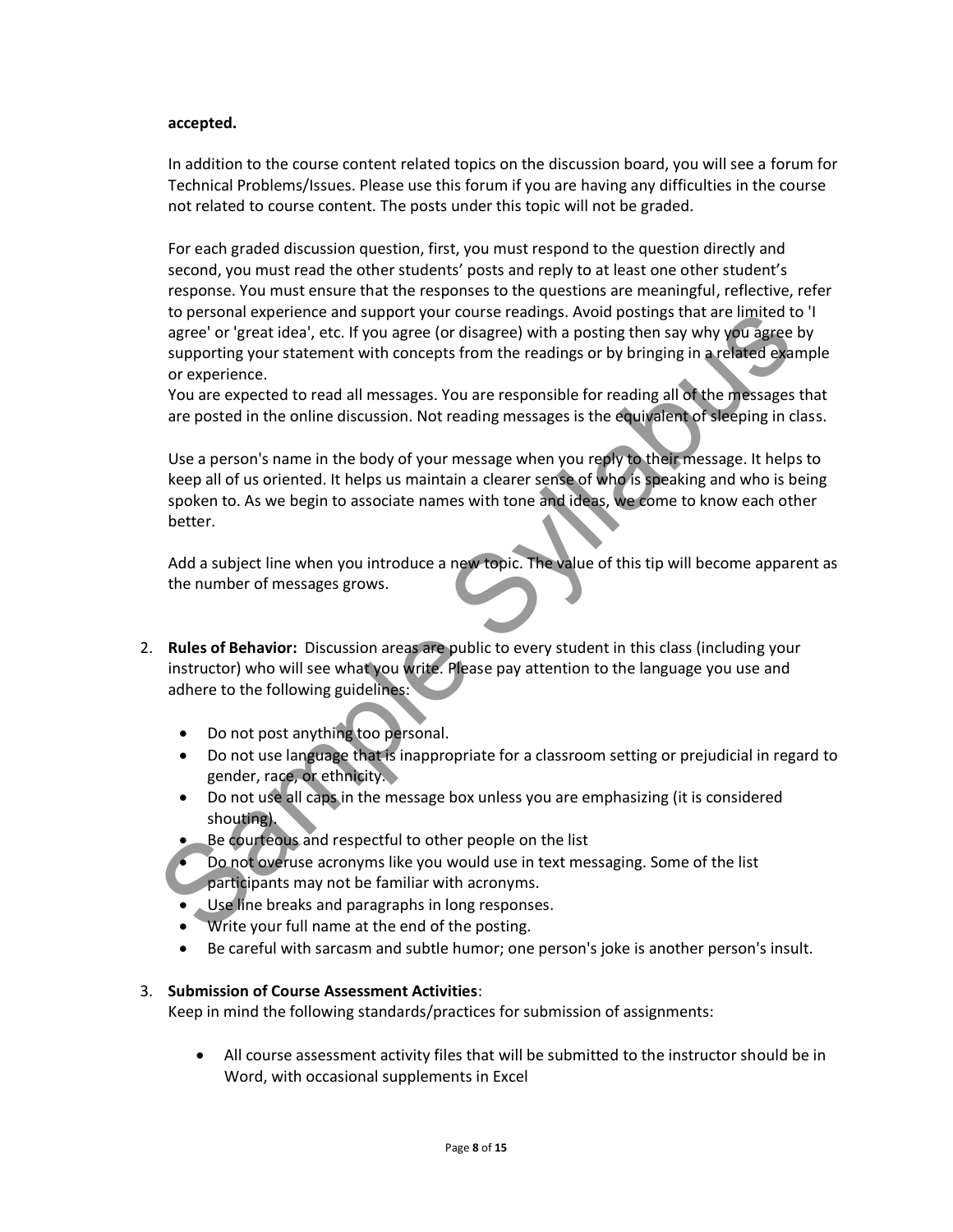- Be sure to put your name at the top of each page header
- **Always keep a copy of all the work you submit so that you won't need to re-do it if it should get lost in cyberspace.**

#### 4. **Make-Up/Late Submission Policy:**

All course activities must be submitted before or on set due dates and times. If the student is unable to abide by the due dates and times, it is her/his responsibility to contact the instructor immediately. There will be a 50% deduction for each week of late submission of the assignment. **No discussion board posts will be accepted late.**

If you have extenuating circumstances that prevent your completion of an assignment, let me know as soon as possible. It is very important that you complete all the coursework, but I also understand that sometimes things come up that conflict with schoolwork. Keep me in the loop.

NOTE: The due dates and times for the activities will adhere to the Central Time Zone.

5. **Academic Dishonesty/Plagiarism/Cheating:** The academic community regards academic dishonesty as an extremely serious matter, with serious consequences. Any effort to gain an advantage not given to all students is dishonest whether or not the effort is successful. Any suspicion of academic dishonesty will be reported and investigated. A student who engages in scholastic dishonesty that includes, but is not limited to cheating, plagiarism, and collusion will receive an "F" for the course.

All persons involved in academic dishonesty will be disciplined in accordance with University regulations and procedures. For complete information on UTPB student conduct and discipline procedures consult the university's handbook at: https://bit.ly/2AbnL3q

6. **Academic dishonesty** includes, but is not limited to cheating, plagiarism, collusion, falsifying academic records, misrepresenting facts, the submission for credit of any work or materials that are attributable in whole or in part to another person, taking an examination for another person, any act designed to give unfair advantage to a student such as, but not limited to, submission of essentially the same written assignment for two courses without the prior permission of the instructor, or the attempt to commit such acts. No discussion board posts will be accepted late.<br>
If you have extenuating circumstances that prevent your completion of an assignment, let<br>
know as soon as possible. It is very important that you complete all the coursewo

**Plagiarism** includes, but is not limited to the appropriation of, buying, receiving as a gift, or obtaining by any means material that is attributable in whole or in part to another source, including words, ideas, illustrations, structure, computer code, other expression and media, and presenting that material as one's own academic work being offered for credit.

- 7. **Attendance and Class Participation:** Regular and active participation is an essential, unmistakably important aspect of this online course. Students will log on a minimum of three times every seven days. All students are expected to do the work assigned, notify the instructor when emergencies arise.
- 8. **Tracking:** The learning management systems have a tracking features. Statistics are collected that quantifies how often and when students are active in the course and provides information if the student has accessed different pages of the course.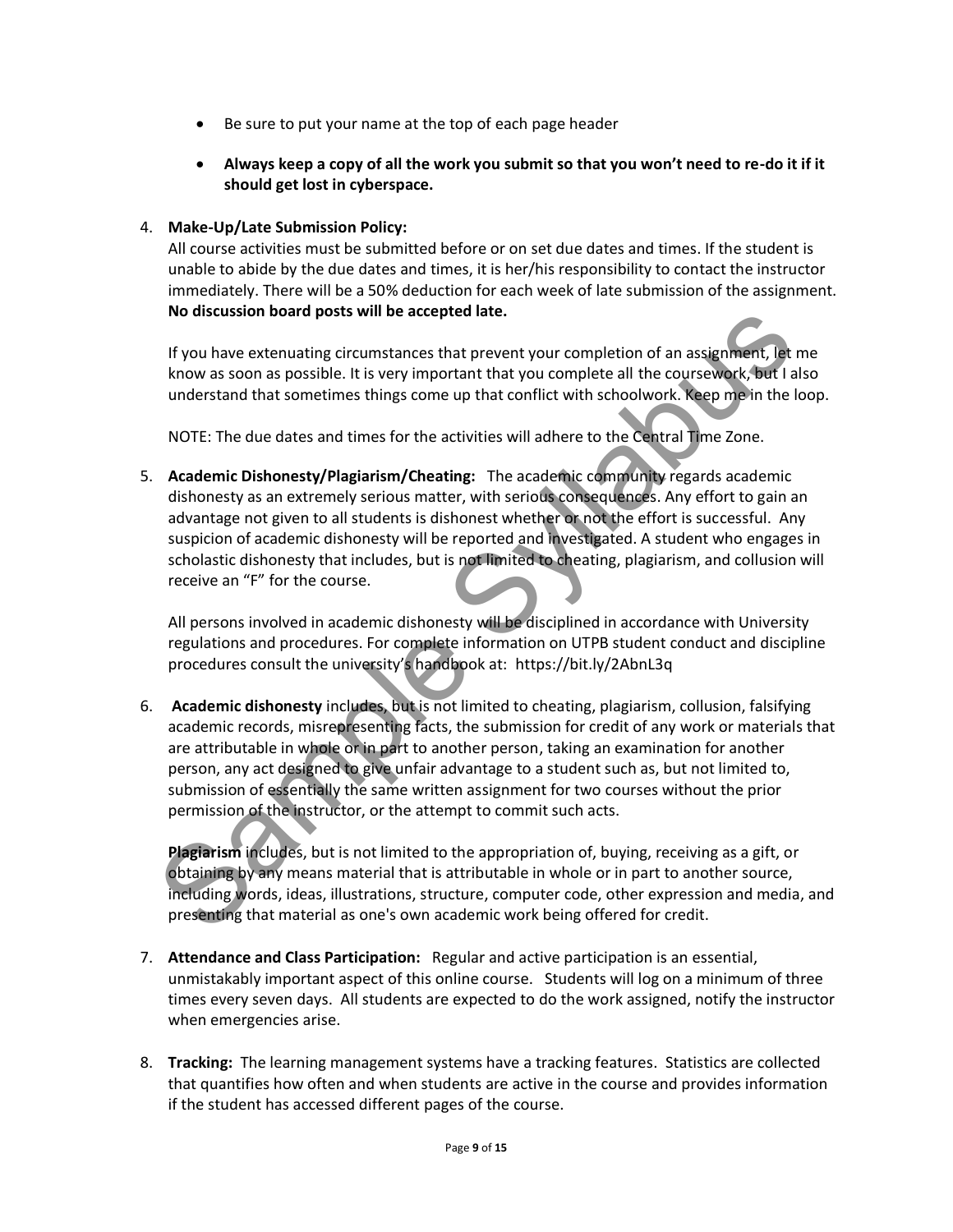9. **Absenteeism:** All the course activities have set dates to be completed and submitted. After the due dates the activities will not be available for the students. Not logging into an online course is considered absenteeism. Contact instructor immediately in case of emergency medical situation.

#### 7. **Course Incomplete/Withdrawal/Grade Appeal:**

All students are required to complete the course within the semester they are signed up. Incomplete grades for the course are rarely given, will only be granted if the student provides a valid, documented excuse for not being able to complete the course on time, and has contacted the instructor prior to the scheduled last class to request an extension, and has completed at least 75% of the course with a grade of C or better. The student signs a contract that includes the incomplete course activities and the new due dates.

Find information and dates regarding drops and withdrawals at http://www.utpb.edu/services/academic-affairs/office-of-the-registrar/adds-drops

For grade appeal process go to http://www.utpb.edu/campus-life/dean-of-students/grievances.

#### **NOTE: The due dates and times for the activities will adhere to the Central Time Zone.**

6. **Accommodation for Students with Disabilities:** Students with Disabilities: The University of Texas of the Permian Basin in compliance with the Americans with Disabilities Act and Section 504 of the Rehabilitation Act provides "reasonable accommodations" to students with disabilities. Any student with a disability who is requesting an accommodation for this course must provide the instructor with official documentation in the form of a letter from the ADA Officer for Students. Only those students who have officially documented a need for an accommodation will have their request honored. \*\*Adapted from UTSA ADA syllabus statement.\*\* the instr[u](http://www.utpb.edu/services/academic-affairs/office-of-the-registrar/adds-drops)ctor prior to the scheduled last cass to request an extension, and nas completed<br>least 75% of the course with a grade of C or better. The stident signs a contract that include<br>the incomplete course activities and

ADA Officer for Students: Mr. Paul Leverington Address: Mesa Building 4243 Voice Telephone: 432-552-4696 Email: ada@utpb.edu

7. Americans with Disabilities Act: Students with disabilities that are admitted to The University of Texas of the Permian Basin may request reasonable accommodations and classroom modifications as addressed under Section 504/ADA regulations. The definition of a disability for purposes of ADA is that she or he (1) has a physical or mental impairment that substantively limits a major life activity, (2) has a record of such an impairment or, (3) is regarded as having such an impairment.

Students who have provided all documentation and are eligible for services will be advised of their rights regarding academic accommodations and responsibilities. The University is not obligated to pay for diagnosis or evaluations nor is it obligated to pay for personal services or auxiliary aids. Students needing assistance because of a disability must contact Testing Services & Academic Accommodations Department, 432-552-2630, Leticia Madrid, [madrid\\_l@utpb.edu,](mailto:madrid_l@utpb.edu) no later than 30 days prior to the start of the semester.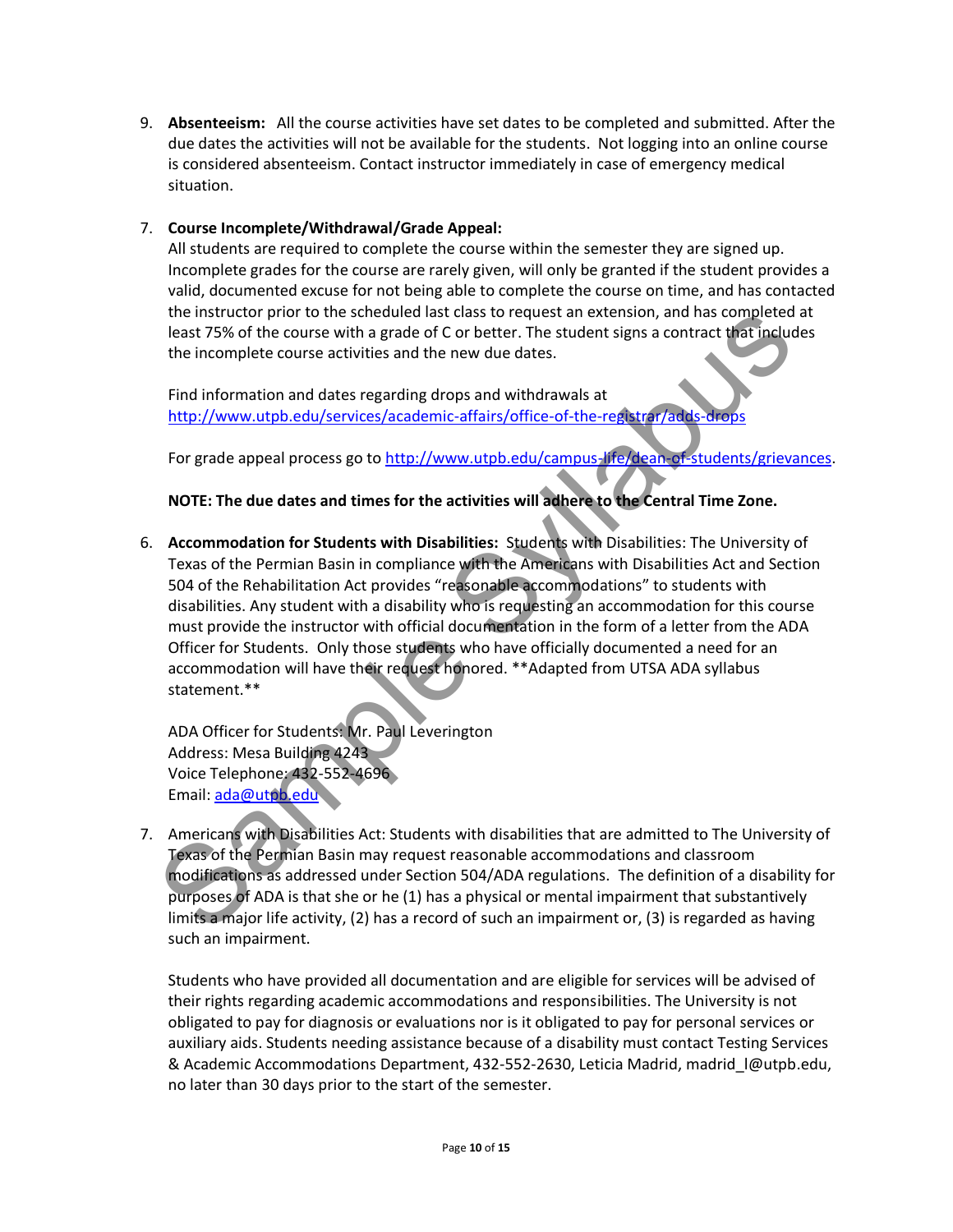### Computer Skills, Technical & Software Requirements

Basic Microsoft Office skills will greatly benefit you, although the course will approach the use of these applications with the assumption that you have not done a great deal of statistical work with them.

For those of you who are extremely unfamiliar with Microsoft Office applications, I strongly recommend that you familiarize yourself with the "Help" function, as it will troubleshoot a wide scope of basic questions. When you cannot find the answers you need, you may also want to search for whatever question you have on Google or another search engine, as there are a plethora of resources devoted to both basic and more advanced computing questions. For example, simply type in "how do I enter a formula in Excel." This query will bring up a number of pages that should help you figure out what you may have been missing.

I will attempt to help you navigate technology issues specifically relating to the course when it comes to specific methods we are using in the course. I am not a computer expert and likely will not be able to help you with more general issues or problems with hardware or software, although I will do my best to advise you on whom you should consult for advice on such issues. asic and mor[e](http://www.utpb.edu/online/reach/technical-requirements) advanced computing questions. For example, simply type in "how do lenter a<br>lain Excel." This query will bring up a number of pages that should help you figure out what<br>ain Excel." This query will bring up a n

Students can use cloud version of Word, PowerPoint and other Microsoft products through use of their UTPB Outlook 365 and UTPB email address. For more information refer to Student Services below or visit: http://www.utpb.edu/services/ird/information-on-computer-accounts-e-mail/office-365

To obtain software licensing and media for selected Microsoft titles at very low cost through a software agreement visit: http://www.utpb.edu/services/ird/information-for-students/softwaredistribution/microsoft-select.

**Computer Technical Requirements:** Information at http://www.utpb.edu/online/reach/technicalrequirements

### Online Student Authentication

UTPB requires that each student who registers for an online course is the same student who participates in, completes, and receives credit for the course. This course satisfies the second method of student authentication by having students submit an approved photo ID and photo of themselves through an assignment submission.

\*Approved photo identifications are: passports, government issued identification, driver's licenses, military ID from DoD; dual credit and early college high school students use school district identifications.

### Preparation for Emergencies

**Computer Crash:** Not having a working computer or a crashed computer during the semester will NOT be considered as an acceptable reason for not completing course activities at a scheduled time. NOTE: Identify a second computer before the semester begins, that you can use when/if your personal computer crashes.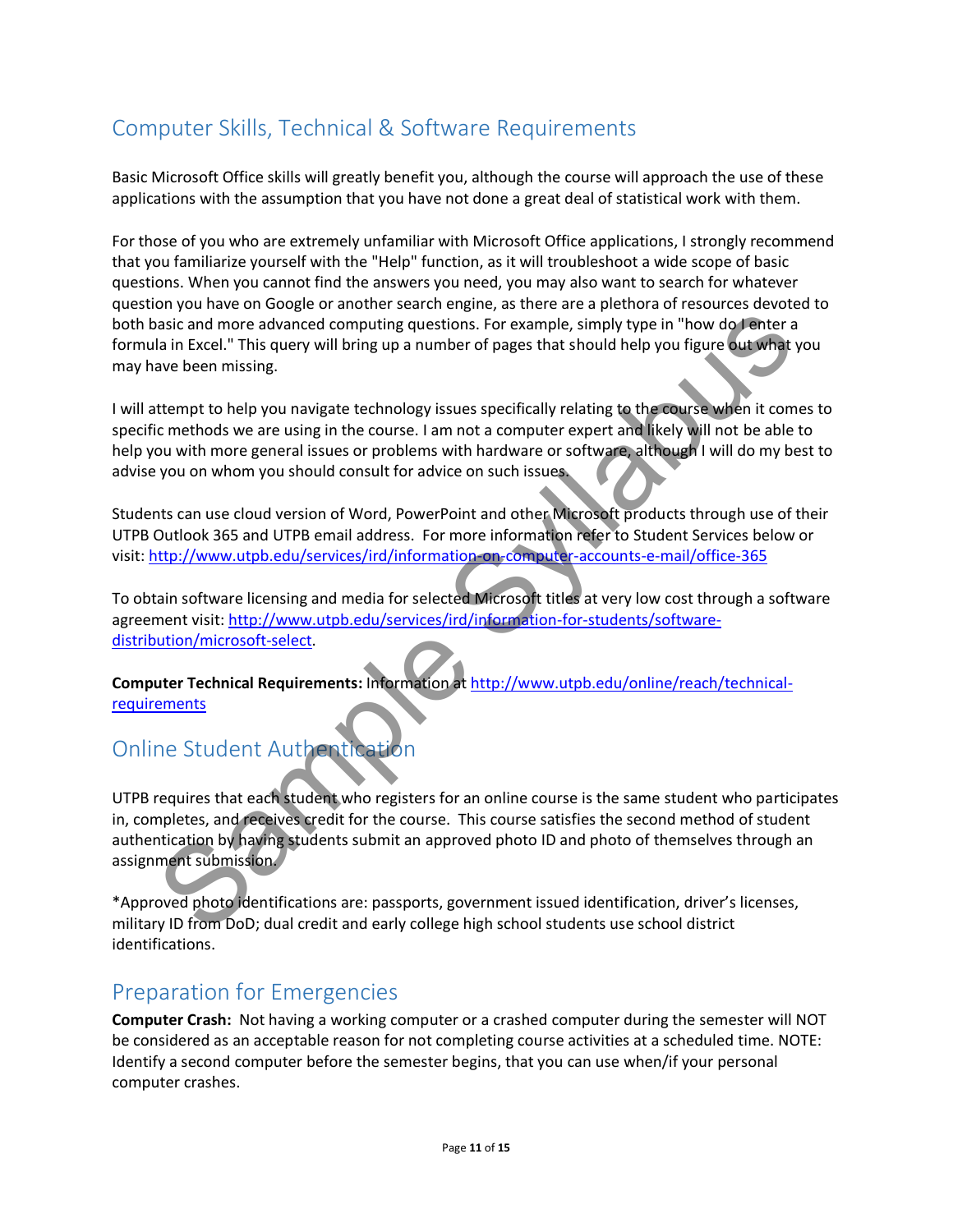**Complete Loss of Contact:** If you lose contact with course connectivity completely (i.e. you cannot contact me via Canvas or email), you need to call instructor, and leave message regarding connectivity loss and contact information.

**Lost/Corrupt/Missing Files:** You must keep/save a copy of every project/assignment on an external drive, UTPB Outlook 365 OneDrive, or personal computer. In the event of any kind of failure (e.g. virus infection, student's own computer crashes, loss of files in cyberspace, etc) or any contradictions/problems, you may be required to resubmit the files.

### End-of-Course Evaluation & Instructor Evaluation

### Student Support Services

| End-of-Course Evaluation & Instructor Evaluation |                                                                                                                                                                                                                                                                                                                                                                                                                                 |  |  |
|--------------------------------------------------|---------------------------------------------------------------------------------------------------------------------------------------------------------------------------------------------------------------------------------------------------------------------------------------------------------------------------------------------------------------------------------------------------------------------------------|--|--|
| list of surveys for you to complete.             | Every student is encouraged to complete an end-of-course evaluation/survey provided by UTPB. During<br>the last few weeks of class, you will receive an announcement through email notifying you that the<br>Course/Instructor Survey is available. You may follow the link in the email to complete the survey using<br>the same credentials to access your courses here. When entering the emailed Survey link you will see a |  |  |
|                                                  | The survey is anonymous and you responses are confidential. Your feedback is critical to us and to your<br>instructor as we strive to improve our offerings, and our support of you, the students.                                                                                                                                                                                                                              |  |  |
| <b>Student Support Services</b>                  |                                                                                                                                                                                                                                                                                                                                                                                                                                 |  |  |
| <b>SERVICE</b>                                   | <b>CONTACT</b>                                                                                                                                                                                                                                                                                                                                                                                                                  |  |  |
| <b>ADA</b><br>Accommodation/Support              | <b>Testing Services &amp; Academic Accommodations Department</b><br>(432) 552-4696                                                                                                                                                                                                                                                                                                                                              |  |  |
| Advising                                         | $(432) 552 - 2661$                                                                                                                                                                                                                                                                                                                                                                                                              |  |  |
|                                                  | <b>UTPB Academic Advising Center</b>                                                                                                                                                                                                                                                                                                                                                                                            |  |  |
| <b>Bookstore</b>                                 | <b>UTPB Campus Bookstore</b><br>(432) 552-0220                                                                                                                                                                                                                                                                                                                                                                                  |  |  |
| Email, Office 365,<br>my.utpb.edu                | <b>Information Technology</b>                                                                                                                                                                                                                                                                                                                                                                                                   |  |  |
| <b>Financial Aid and Scholarship</b>             | <b>UTPB Financial Aid</b><br>(432) 552-2620                                                                                                                                                                                                                                                                                                                                                                                     |  |  |
| Library                                          | The J. Conrad Dunagan Library Online at<br>(432) 552-2370                                                                                                                                                                                                                                                                                                                                                                       |  |  |
| Registrar                                        | <b>UTPB Registrar</b><br>(432) 552-2635                                                                                                                                                                                                                                                                                                                                                                                         |  |  |
| <b>Student Services</b>                          | <b>Student Services</b>                                                                                                                                                                                                                                                                                                                                                                                                         |  |  |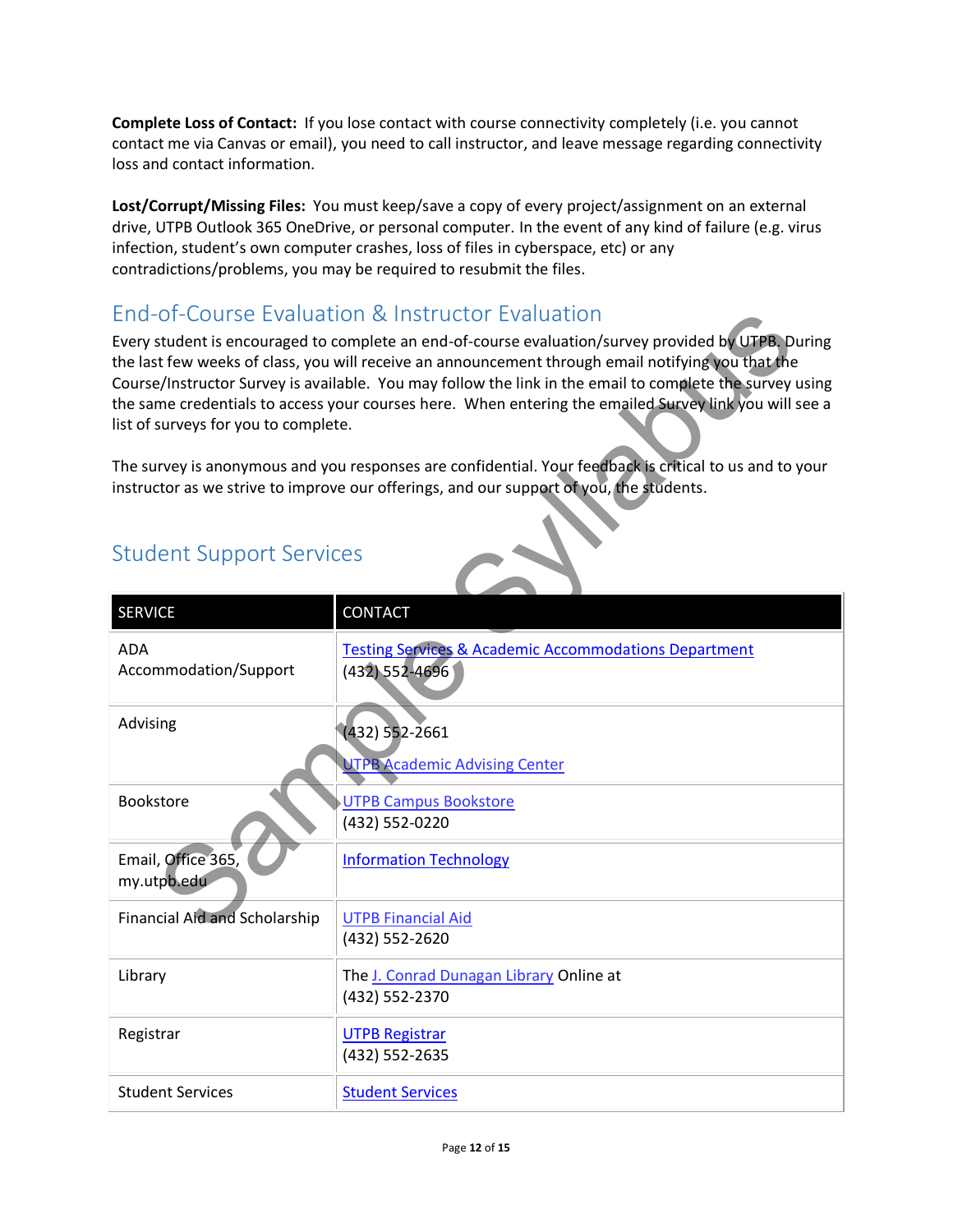|                                             | (432) 552-2600                                                                                                                                                                                               |
|---------------------------------------------|--------------------------------------------------------------------------------------------------------------------------------------------------------------------------------------------------------------|
| <b>Technical Support</b>                    | Canvas<br>1-866-437-0867                                                                                                                                                                                     |
| <b>Tutoring &amp; Learning</b><br>Resources | If you are taking courses through UTPB the following links provide<br>services: Smarthinking Online Tutoring (provides tutoring services),<br>SmarterMeasure (measures learner readiness for online course). |

### Disclaimer & Rights

### **Spring 2020 - 1st 8 Week Session**

### Schedule

| Disclaimer & Rights<br>Information contained in this syllabus was to the best knowledge of the instructor considered correct<br>and complete when distributed for use in the beginning of the semester. However, the instructor<br>reserves the right, acting within the policies and procedures of UTPB to make changes in the course<br>content or instructional techniques without notice or obligation. The students will be informed about<br>the changes, if any.<br>Spring 2020 - 1st 8 Week Session<br>Schedule |                                                                                                                                                                                                                     |                                                                                                                                                                                      |  |
|-------------------------------------------------------------------------------------------------------------------------------------------------------------------------------------------------------------------------------------------------------------------------------------------------------------------------------------------------------------------------------------------------------------------------------------------------------------------------------------------------------------------------|---------------------------------------------------------------------------------------------------------------------------------------------------------------------------------------------------------------------|--------------------------------------------------------------------------------------------------------------------------------------------------------------------------------------|--|
| Week                                                                                                                                                                                                                                                                                                                                                                                                                                                                                                                    | <b>Module/Chapters</b>                                                                                                                                                                                              | <b>Assignments</b>                                                                                                                                                                   |  |
| Jan 13 - Jan 19 (this week only, I will<br>accept through end of the day Jan 22, with<br>no penalty, to account for the 1 <sup>st</sup> week)                                                                                                                                                                                                                                                                                                                                                                           | <b>Start Here:</b><br>Read syllabus<br><b>Print Course Schedule</b><br>Module 1:<br>Read chapter 1<br>Read Module 1 Lecture<br>presentation<br>Module 2:<br>Read Chapter 2<br>Read Module 2 Lecture<br>Presentation | -Discussion Board -<br>Introductions<br>-Participate in group<br>discussion<br>-Submit Module 1 Problem<br>Set-Participate in group<br>discussion<br>-Submit Module 2 Problem<br>Set |  |
| Jan 20 - Jan 26                                                                                                                                                                                                                                                                                                                                                                                                                                                                                                         | Module 3:<br>Read Chapter 3                                                                                                                                                                                         | -Participate in group<br>discussion                                                                                                                                                  |  |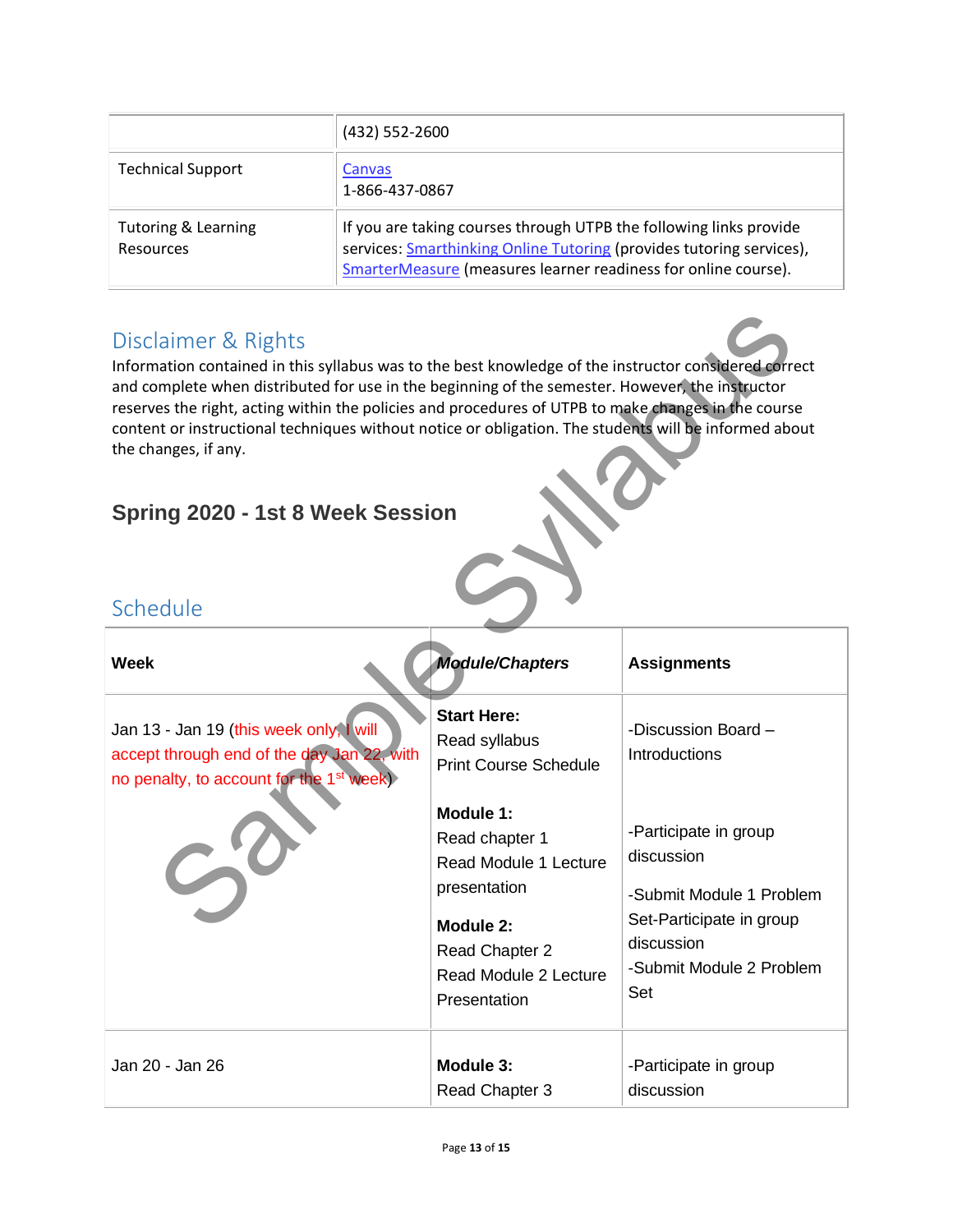|                 | Read Module 3 Lecture<br>Presentation                                                                                                        | -Submit Module 3 Problem<br>Set                                                                                                                 |
|-----------------|----------------------------------------------------------------------------------------------------------------------------------------------|-------------------------------------------------------------------------------------------------------------------------------------------------|
|                 | Module 4:<br>Read Chapter 4<br>Read Module 4 Lecture<br>Presentation                                                                         | -Participate in Group<br>Discussion<br>-Submit Module 4 Problem<br>Set                                                                          |
| Jan 24 - Jan 27 | <b>Review Modules 1-4</b>                                                                                                                    | Exam 1                                                                                                                                          |
| Jan 27 - Feb 2  | Module 5:<br>Read Chapter 5<br><b>Read Module 5 Lecture</b><br>Presentation                                                                  | -Participate in Group<br><b>Discussion</b><br>-Submit Module 5 Problem<br><b>Set</b>                                                            |
| Feb 3 - Feb 9   | Module 6:<br>Read Chapter 5<br>Read Module 6 Lecture<br>Presentation<br>Module 7:<br>Read Chapter 6<br>Read Module 7 Lecture<br>Presentation | -Participate in Group<br>Discussion<br>-Submit Module 6 Problem<br>Set<br>Participate in Group<br>Discussion<br>-Submit Module 7 Problem<br>Set |
| Feb 10 - Feb 16 | <b>Review Modules 5-7</b>                                                                                                                    | -Exam 2                                                                                                                                         |
| Feb 10 - Feb 16 | Module 8:<br>Read Chapter 7<br>Read Module 8 Lecture<br>Presentation                                                                         | -Participate in group<br><b>Discussion</b><br>-Submit Module 8 Problem<br>Set                                                                   |